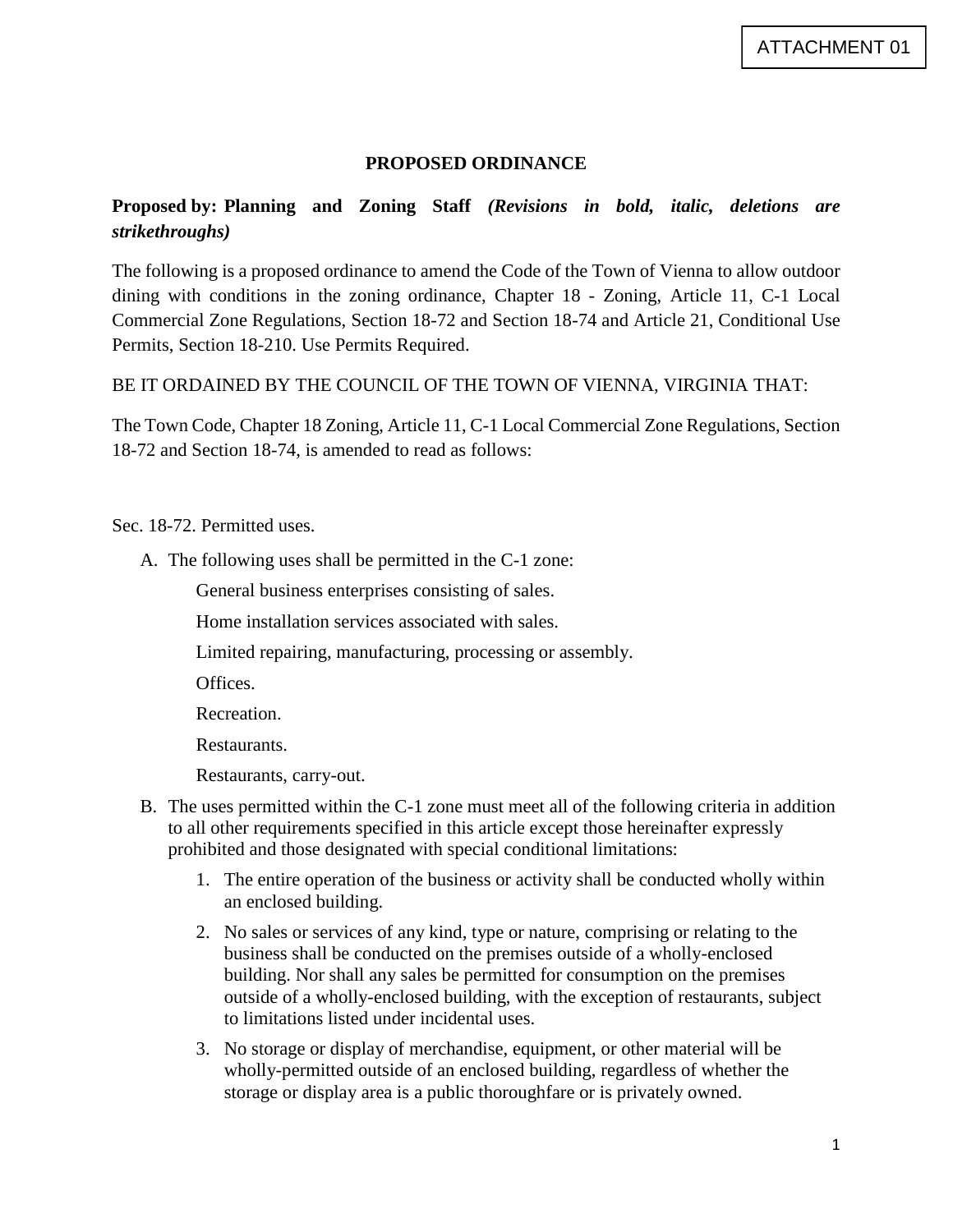- 4. Repairing, processing, manufacturing, washing, drying, dry cleaning, fabricating, forming, finishing or assembly shall be limited to those which are incidental to home consumption or use and services to other commercial enterprises when such services are not performed for or do not result in the resale by the recipient thereof. Such a use, however, shall not be permitted if there is any emission of smoke, odor or noise which is detectable outside of the building beyond the boundaries of the lot on which the building housing such use is located.
- 5. Office buildings, with the exception of the ground floor, shall be occupied solely for professional use or the administrative activities accessory to other than professional uses. No such activity in office buildings shall be considered as a permitted use if it involves storage or parking on the premises of trucks, buses, taxies, equipment, or other commercial vehicles other than passenger automobiles incidental to the professional use or required for the use of persons engaged in the purely administrative activities accessory to the non-professional use.
- 6. No business shall be considered as a permitted use if it involves the killing of poultry or other livestock or the processing of animal products. This restriction shall not include the cutting and preparation of animal products when performed for retail sale on the premises as food for consumption; and the killing or cutting of animals, other than human, incidental to medical practice or medical research.
- 7. Where a building contains office space as well as other commercial enterprises, the applicable criteria in this section for office buildings shall apply to that portion of the building consisting of offices and the other criteria shall apply to the other commercial enterprises.
- C. Incidental uses.
	- 1. In any restaurant, there shall be permitted as an additional incidental use thereto the operation of a bona fide, licensed catering service or a carry-out service, as herein defined, provided either or both such service is conducted wholly within the enclosed structure in which the restaurant is located.
	- 2. In any restaurant:
	- *a. Meals may be served for consumption Outdoor dining may be permitted* on a roof garden of such building or at *ground level sidewalk* tables directly adjoining such building, subject to the *following* provisions *of article 21 of this chapter;*
	- *b. Restaurants which received temporary outdoor commercial activity permits by December 31, 2021 may continue to operate under the permits until June 30, 2022, subject to the following conditions:* 
		- *i. Outdoor dining located within 60 feet of a residentially zoned property utilized for residential uses may only be used from 10:00 a.m. to 9:00 p.m. on Sunday, 9:00 a.m. to 9:00 p.m. on Monday through Thursday, 9:00 a.m. to 9:30 p.m. on Friday, and 10:00 a.m. to 9:30 p.m. on Saturday.*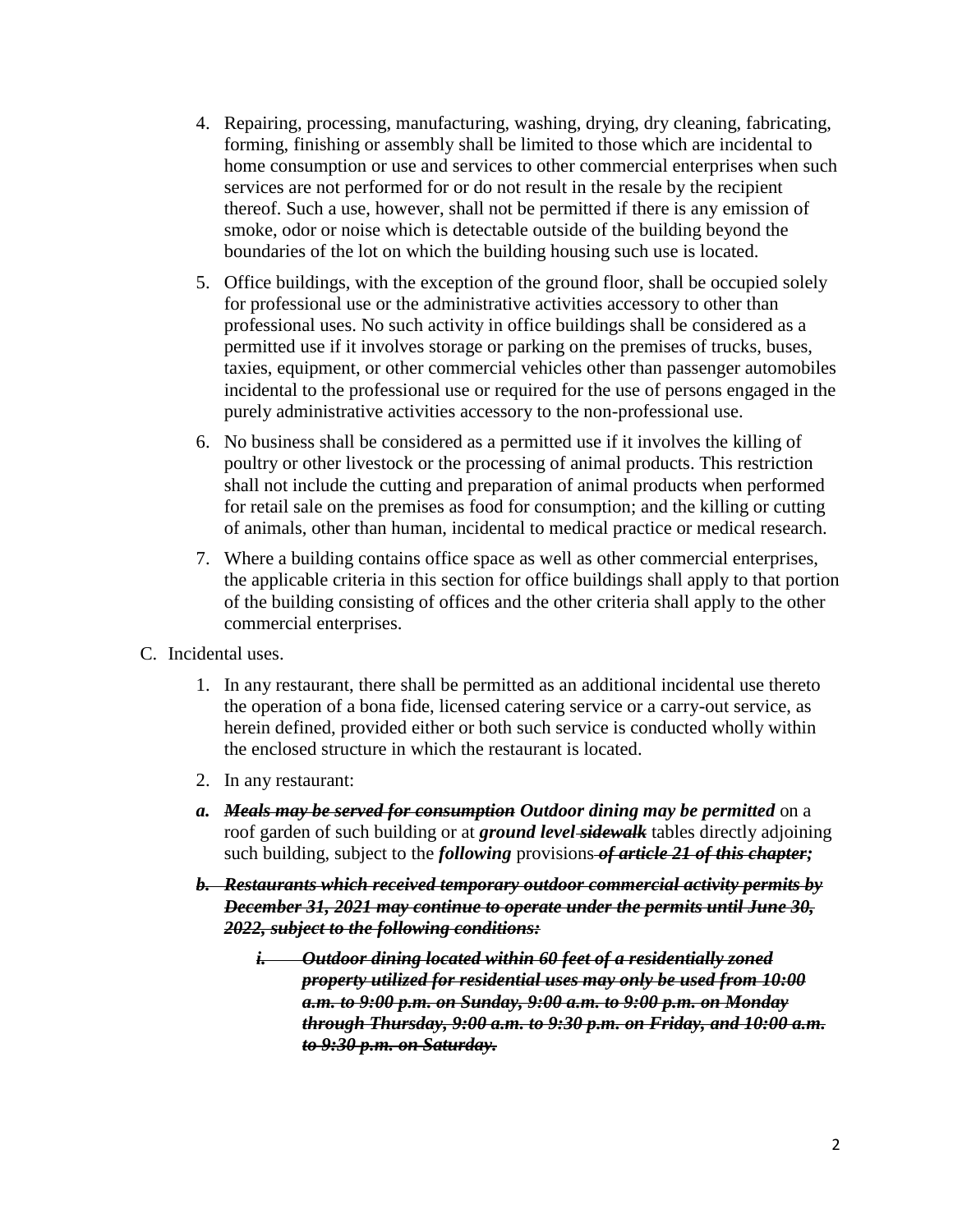- *ii. If off-street parking spaces are being utilized for outdoor dining, no more than eight seats per parking space used for outdoor dining shall be allowed within those spaces.*
- *iii. The applicants acknowledge that they will comply with the noise ordinances set forth in section 10-20.1 and section 10-44 of the Town Code.*
- *b. General provisions*
	- *i. The property owner or property manager acting on behalf of a property owner must authorize any proposed outdoor dining located on their property.*
	- *ii. All structures, features, furnishings, and exterior modifications shall be subject to review by the Board of Architectural Review, except for restaurants located within buildings developed under Sections 18- 87.4 and 18-87.5.*
	- *iii. All applications shall include to-scale plans showing the location of any outdoor dining furniture or structures.*
	- *iv. Permanent changes shall be subject to Site Plan Control Provisions under Article 25.*
	- *v. Outdoor dining furniture and equipment cannot block pedestrian access or interfere with ADA accessible routes to and from buildings and public facilities.*
	- *vi. Outdoor dining is subject to review by the Building Code Official.*
	- *vii. Outdoor dining furniture and equipment cannot block fire entry or exits points, fire department connections (FDC), or any other required safety exits. Outdoor dining cannot be located in or block any designated fire lanes. Outdoor dining areas are subject to review by the Fairfax County Fire Marshal.*
	- *viii. Outdoor dining cannot be located within 75 feet of a residentially zoned property utilized for residential uses.*
	- *ix. All restaurants must adhere to the Town's noise ordinances set forth in section 10-21.1 and section 10-44 of the Town Code.*
	- *x. Amplified sound, including music, is not permitted outdoors, except as otherwise permitted under Chapter 18.*
	- *xi. Establishments with temporary outdoor dining permits must apply for a permit within thirty/sixty days of the effective date of this ordinance*
- *c. Permanent outdoor dining*
	- *i. Outdoor dining with more than 12 seats requires a conditional use permit and will be subject to article 21 of this chapter.*
		- *1. In addition to criteria set forth under Section 18-209, adverse impacts to surrounding properties including but not limited to noise and lighting shall be considered by Board of Zoning*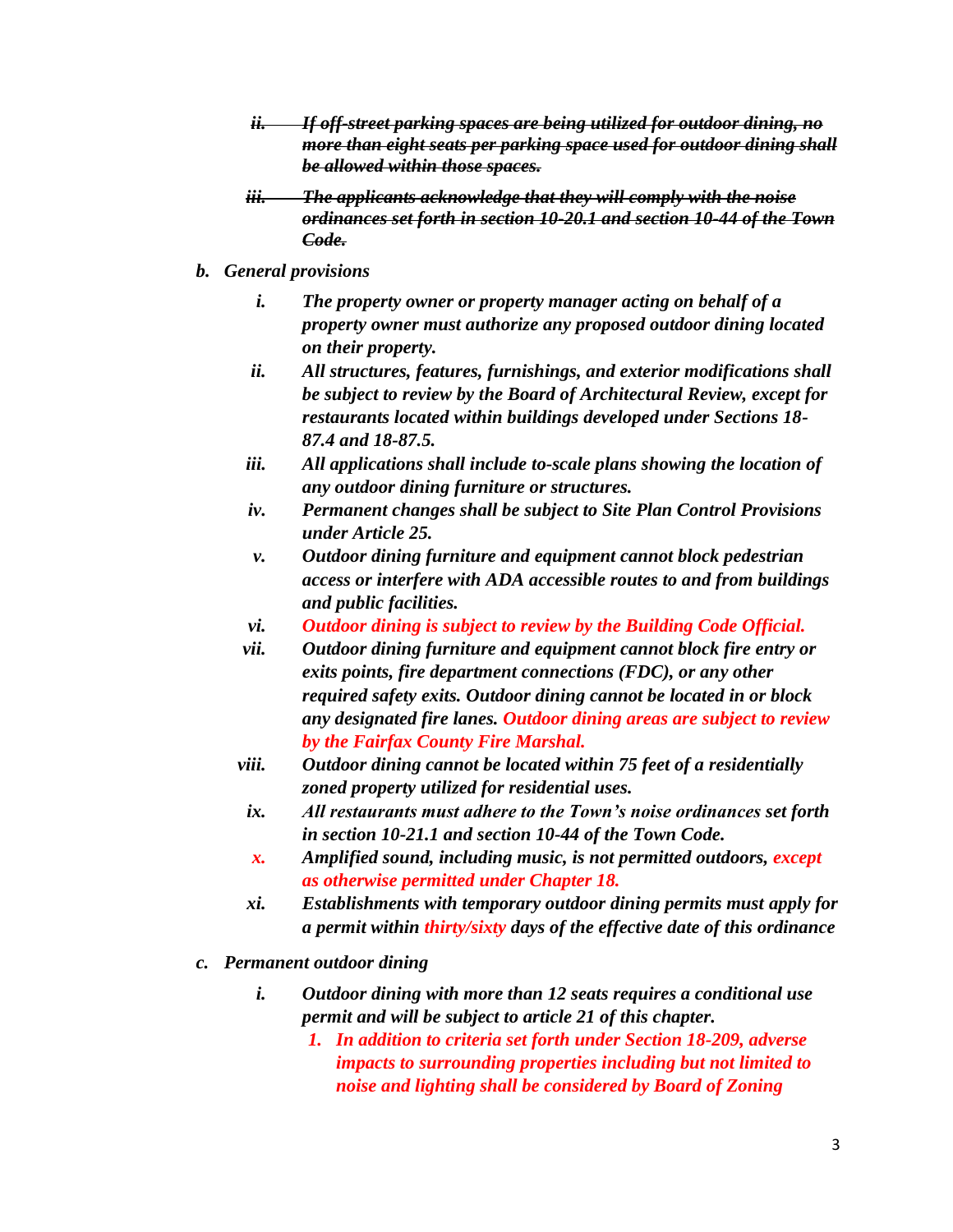*Appeals when reviewing an application for a conditional use permit.* 

- *2. Hours of operation for outdoor dining shall be considered by the Board of Zoning Appeals when reviewing an application for a conditional use permit.*
- *ii. Any permanent outdoor dining seats shall count towards the parking requirement for restaurants, subject to article 16 of this chapter.*
- *iii. Permanent outdoor dining shall be located on a permanent surface, such as a private sidewalk, deck or patio.*
- *iv. Permanent outdoor dining shall include adequate protection from vehicles.*
- *d. Seasonal outdoor dining within off-street parking spaces*
	- *i. Seasonal outdoor dining may be permitted in off-street parking spaces from April 1 to October 31. Otherwise section 18-137 shall apply.*
	- *ii. Seasonal outdoor dining areas may only be active from 10 am to 9 pm on Sunday, 9 am to 9 pm on Monday through Thursday, 9 am to 9:30 pm on Friday, and 10 am to 9:30 pm on Saturday.*
	- *iii. Outdoor dining requires issuance of a permit, which is to be reviewed and issued annually by the Zoning Administrator. The permit may be revoked if it is found any conditions listed in this chapter are not adhered to.*
	- *iv. Applicants will be required to provide written notice detailing seasonal outdoor dining plans to all business owners located within the same property/shopping center of the applicant's business. A permit may not be issued until 30 days after abutting and adjacent business owners have been notified of the intention to apply for seasonal outdoor dining. A notarized affidavit shall be submitted with the application to verify this notification requirement has been met.*
	- *v. No more than 20% of the required off-street parking spaces for a restaurant may be utilized for outdoor dining. If there are excess parking spaces above the minimum number of off-street parking spaces required per article 16, then those spaces may also be utilized for outdoor dining.*
	- *vi. Seasonal outdoor dining shall be protected from vehicular traffic with rigid barriers.*
	- *vii. Total number of seats shall not exceed the number of parking spaces utilized for outdoor dining, multiplied by eight.*
	- *viii. Outdoor dining cannot interfere with the use of a refuse storage area or the use of a loading space.*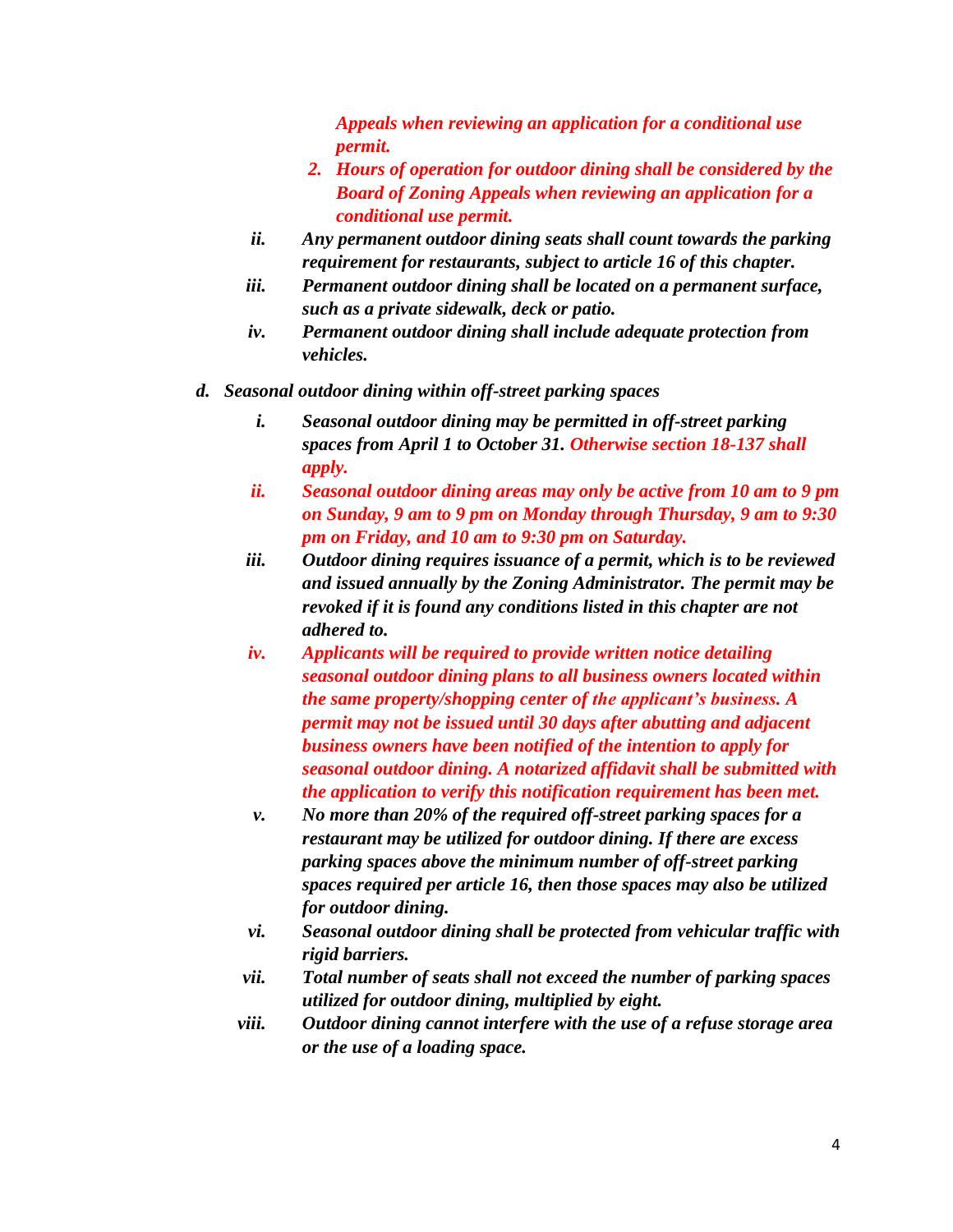- *ix. Only non-permanent structures, such as tents, are allowed to take up said parking spaces and parking spaces must be able to be easily converted back to be used for parking.*
- *x. Parking lot striping shall not be changed without site plan approval.*
- *xi. ADA spaces shall not be used or moved for outdoor dining without site plan approval.*
- *e.* Live entertainment and patron dancing may be permitted subject to article 21 of this chapter.
- D. Commercial group building development. Commercial group building development which shall comply fully with the provisions of section 18-173.1.
- E. Certified massage therapists as defined in this Code.

Sec. 18-74. Use permit required.

- A. Each separate use conducted within a building in the C-1 zone and each accessory use to any such primary use conducted in a building in this zone shall require a separate use permit before such separate primary or accessory use shall be engaged in.
- B. Restaurants offering live entertainment, including patron dancing, shall be subject to the granting of a conditional use permit.
- C. *Consumption of meals on a roof garden of an enclosed building in which a restaurant is located, or at sidewalk tables directly adjoining such building, Permanent outdoor dining with more than 12 seats* shall be subject to the granting of a conditional use permit.
	- *1. In addition to criteria set forth under Section 18-209, adverse impacts to surrounding properties including but not limited to noise and lighting shall be considered by Board of Zoning Appeals when reviewing an application for a conditional use permit.*
	- *2. Hours of operation for outdoor dining shall be considered by the Board of Zoning Appeals when reviewing an application for a conditional use permit.*
- D. Motel, hotel and tourist homes.
- E. Hospitals, sanitariums, clinics and animal hospitals complying with the requirements of section 18-210(O).

The Town Code, Chapter 18- Zoning, Article 21, Conditional Use Permits, Section 18-210. Use Permits Required, is amended to read as follows:

A use permit is required for any of the following uses (see regulations for zone in which the use is proposed to be located):

A. Amusement enterprises, if conducted wholly within an enclosed building, provided that the existence and location of the same shall not impose a deleterious effect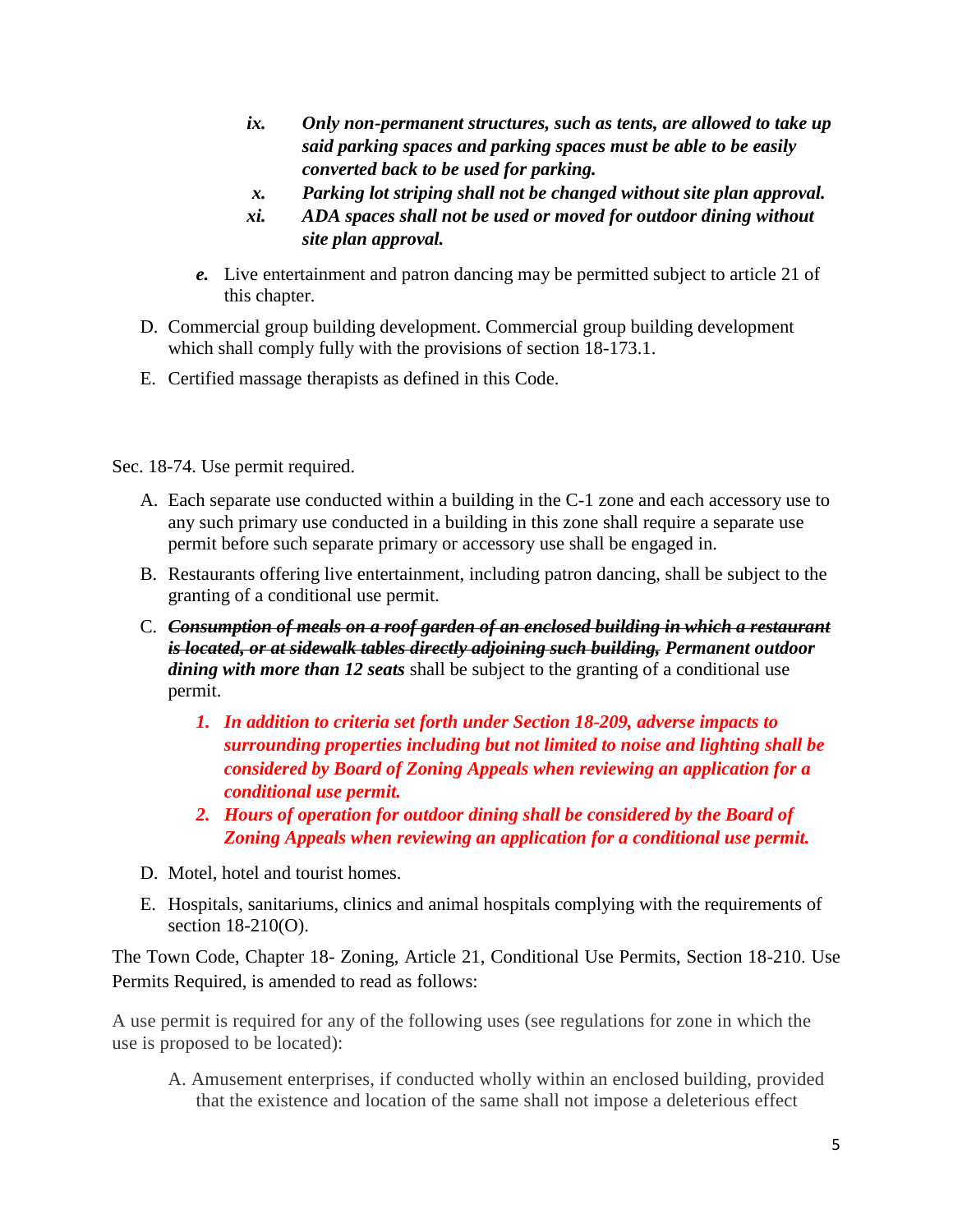upon the Town and that permits therefor shall ensure compatibility with land use policies embodied in this chapter.

- B. Auditoriums and halls.
- C. Auto sales.
- D. Bowling alley.
- E. Carpenter or general woodworking shop (excluding outdoor storage).
- F. Cemeteries.
- G. Colleges and schools (private, elementary and high) of a noncommercial nature.
- H. Concrete mixing plants.
- I. *Consumption of meals on a roof garden of an enclosed building in which a restaurant is located, or at sidewalk tables directly adjoining such building. Permanent outdoor dining with more than 12 seats.*
	- *1. In addition to criteria set forth under Section 18-209, adverse impacts to surrounding properties including but not limited to noise and lighting shall be considered by Board of Zoning Appeals when reviewing an application for a conditional use permit.*
	- *2. Hours of operation for outdoor dining shall be considered by the Board of Zoning Appeals when reviewing an application for a conditional use permit.*
- J. Contractor's equipment storage yard or plant, or rental of equipment commonly used by contractors
- K. Draying, freighting, or trucking yard or terminal.
- L. Farm or gardening implement, sales and service.
- M. Feed and fuel yard.
- N. Funeral homes.
- O. Golf courses, country clubs, private clubs, including community buildings and similar recreational uses not owned and/or operated by a public agency (does not include golf driving ranges).
- P. Hospitals, sanitariums and clinics which are an integral part of such hospitals and clinics providing treatment for mental or behavioral disorders as out-patient counseling or therapeutic facilities only; and provided that such clinics, if not an integral part of a hospital or sanitarium, are formally affiliated with such hospital or sanitarium or such other governmentally sponsored organization that provides counseling for mental or behavioral disorders.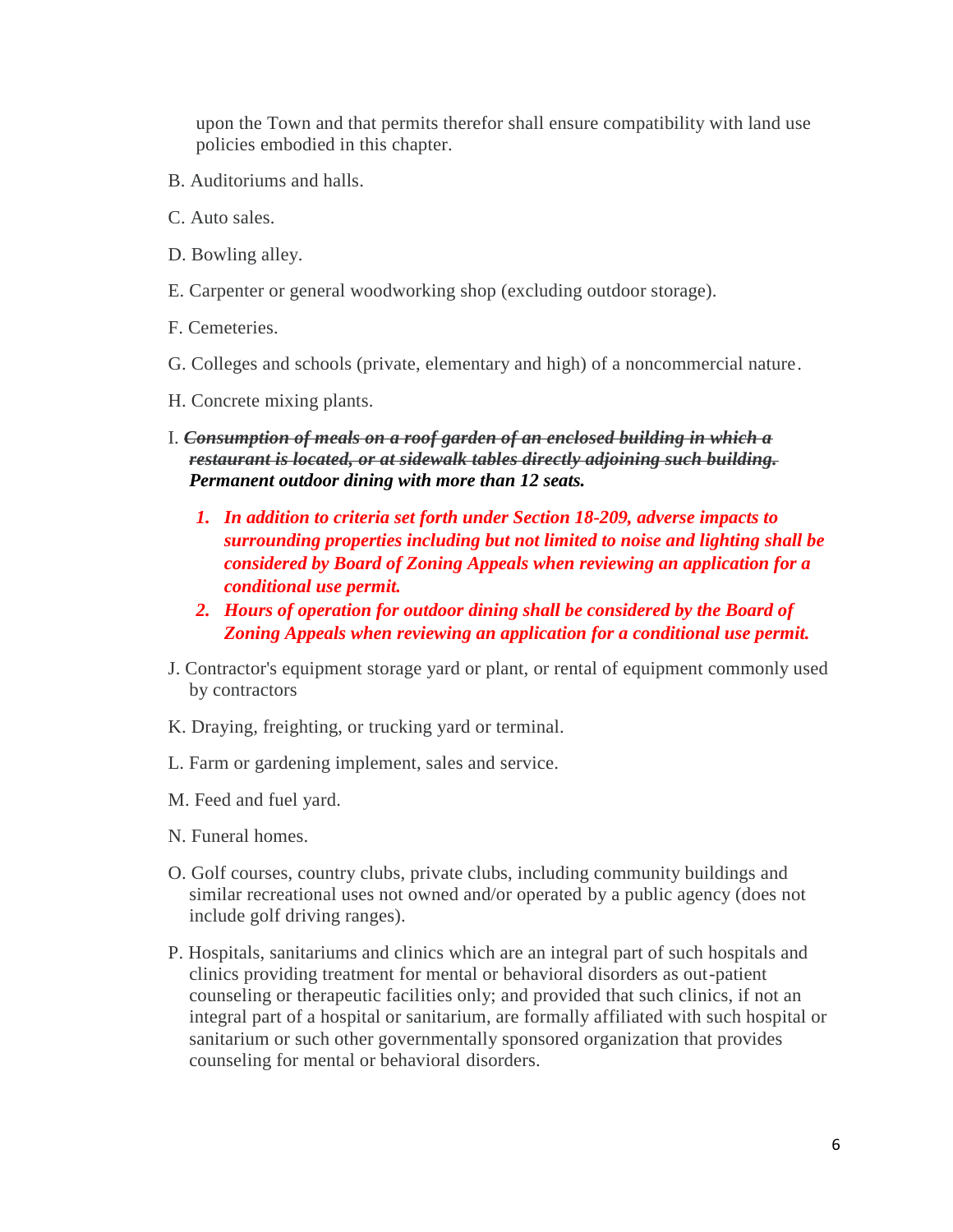Notwithstanding any of the above, all clinics and facilities not an integral part of a hospital or sanitarium and treating contagious diseases, drug or alcohol addicts or abusers, sex offenders, felons, or persons suffering from psychosis, anti-social personality disorders or explosive personality disorders are not permitted, regardless of whether such facility operates an in-patient or out-patient facility, counseling or therapeutic facility or otherwise.

Animal hospitals not providing boarding facilities other than for hospitalization to provide medical and/or surgical care for the patient are likewise subject to procurement of a use permit. However, animal hospitals providing boarding facilities not directly associated with immediate medical and/or surgical care for the patient are not permitted.

- Q. Hotel and motel.
- R. Institutional home and institutions of an educational or philanthropic nature, except those of a correctional nature or for mental cases.
- S. Live entertainment and patron dancing in restaurants.
- T. Manufacture, compounding, processing, packaging, or treatment of such products as bakery goods, candy, cosmetics, dairy products, drugs, perfumes, pharmaceuticals, perfumed toilet soap, toiletries and food products, except fish and meat products, sauerkraut, vinegar, yeast and the rendering or refining of fats and oils.
- U. Massage therapists.
- V. Minute car wash stations.
- W. Nursery and kindergarten schools (private).
- X. Reserved.
- Y. Outdoor amusement enterprises.
- Z. Pet shop.
- AA. Plumbing yard or storage.
- BB. Public buildings and uses.
- CC. Public parking area in transitional use.
- DD. Public parks, playgrounds, and other recreational uses.
- EE. Public utilities, as defined and regulated in section 18-13.
- FF. Taxi stand (only private property).
- GG. Theater, indoor or outdoor.
- HH. Transitional parking lots.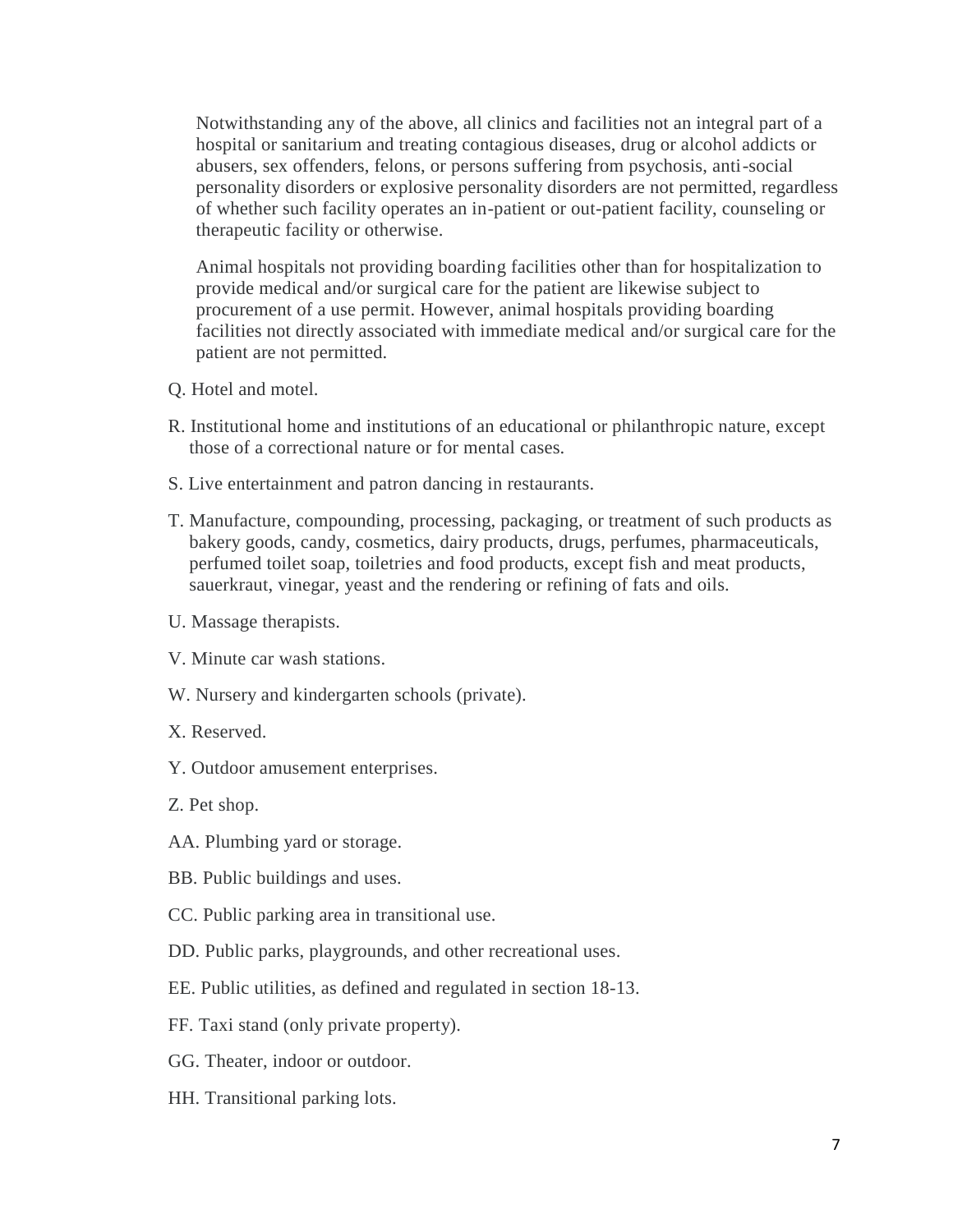- II. Drive-through facility, with the following submittal requirements and evaluation criteria:
	- 1. Application submittal requirements:
		- A. A written statement describing the proposed use and providing all information pertinent to the review of the application. Such information would include, but not be limited to: the type of product or service to be offered; the proposed hours of operation and employee staffing; plans for the control of litter and the disposal and recycling of waste material; effects on air quality at the site and in adjacent areas; and estimates of sound levels that would be generated by the proposed use at site boundary lines.
		- B. A traffic analysis providing information that would include, but not be limited to: estimates of the number of vehicle trips and the amount of vehicular stacking that would occur daily and during a.m./p.m. peak hours; trip generation by use type; estimated internal and external traffic flows; parking and vehicular stacking spaces that would be provided on-site; and data on existing traffic conditions and the traffichandling capacity of roads fronted by the proposed use. In addition, the analysis would discuss sight distances at points of ingress and egress, pedestrian and bicycle traffic, and any other site-specific traffic factors or public safety issues associated with the application.
	- 2. Applications for drive-through facilities will be evaluated on the basis of the following criteria, with emphasis given to potential adverse effects on adjoining or nearby properties:
		- A. Location and arrangement of any drive-through window in relation to adjoining properties and public rights-of-way.
		- B. Appropriateness of proposed hours of operation.
		- C. Traffic circulation patterns, including safe ingress and egress, and a clear designation of drive-through aisles through the use of paving materials, pavement markings or landscaping.
		- D. Pedestrian circulation and safety.
		- E. Adequacy of screening of vehicle use and parking areas.
		- F. Noise impact associated with, but not limited to, exterior speakers and motor vehicles.
		- G. Compliance with federal, commonwealth and local pollution standards.
		- H. Other factors, as deemed appropriate, that affect the health, safety, and general welfare of the community.